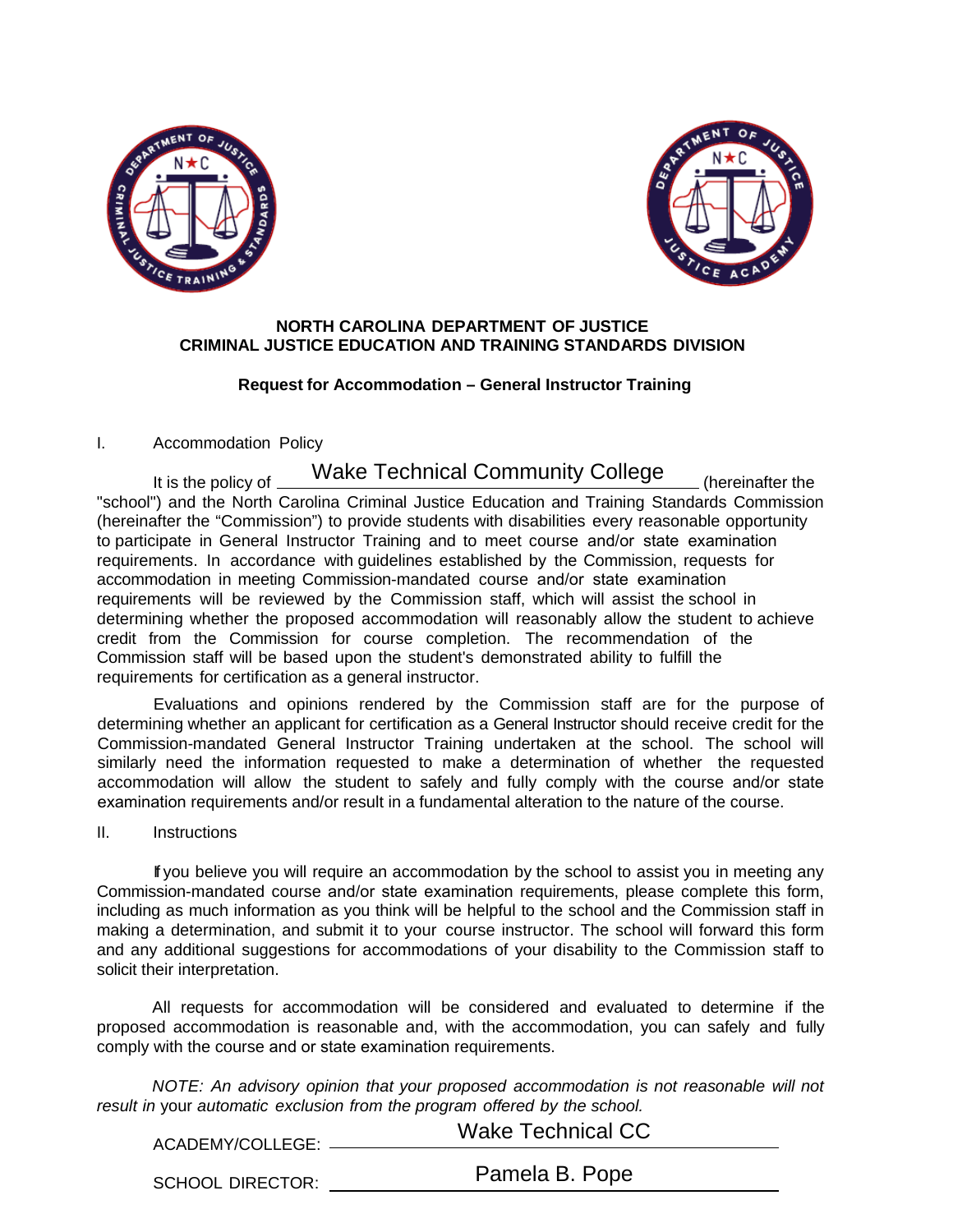1. Please describe your disability and how you think it may limit your course participation: (Unless the disability is obvious, (e.g. missing limb), the student shall submit certification from a physician or other qualified professional confirming the nature and scope of the disability)

2. Please provide the information requested below for each course and/or state examination requirement for which you believe you will require an accommodation. You should consult with your school director if you have any questions about course requirements or schedule testing dates. Course objectives will be provided to the student by the school director upon request. (If necessary, use additional pages.)

COURSE/STATE EXAM REQUIREMENTS PROPOSED ACCOMMODATION